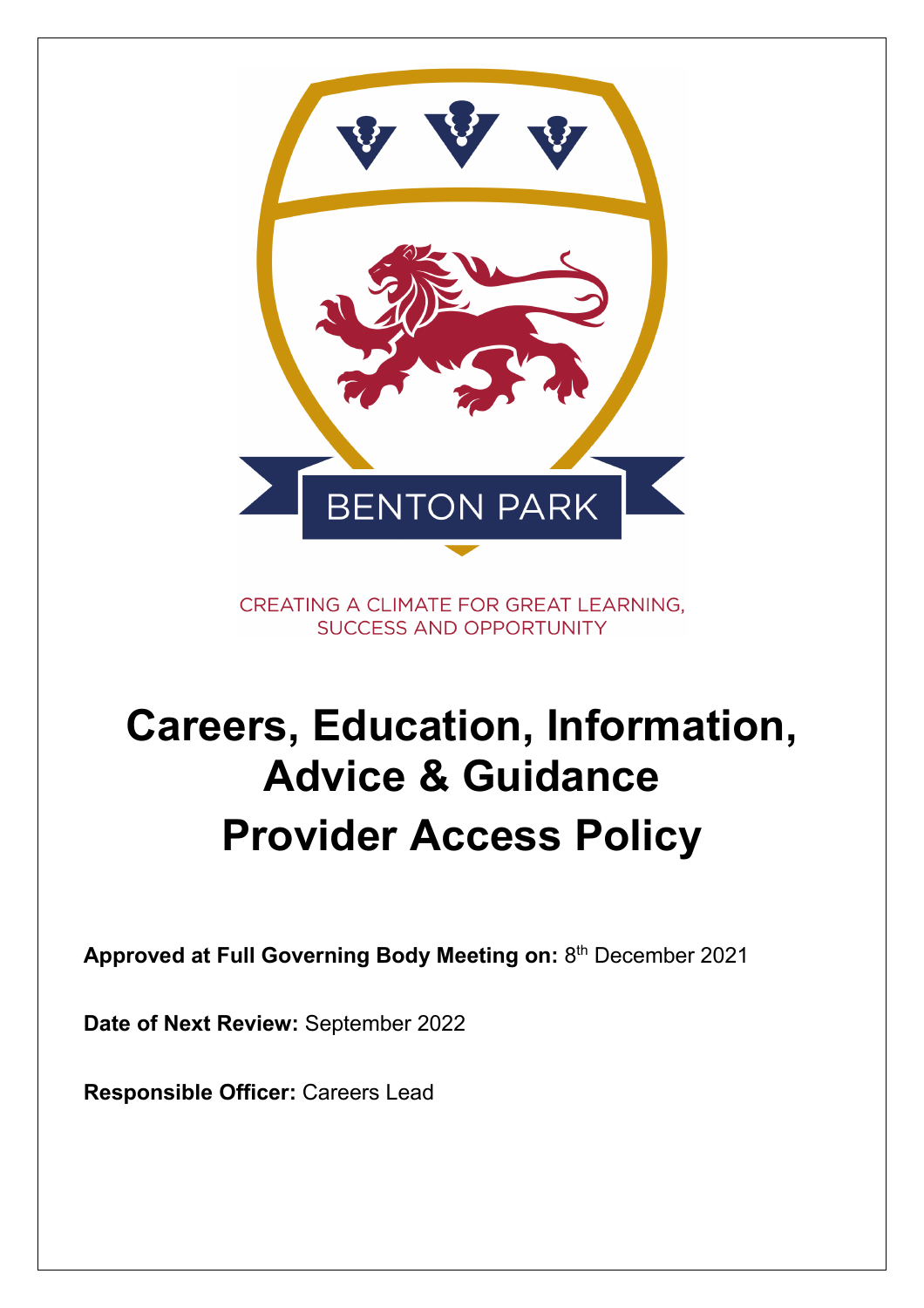**Introduction** This policy statement sets out the school's arrangements for managing the access of providers to students at the school for the purpose of giving them information about the providers education or training offer. This complies with the school's legal obligations under Section 42B of the Education Act 1997.

## **Student Entitlement**

All students in years 8-13 are entitled:

- To find out about technical education qualifications and apprenticeship opportunities, as part of a careers programme which provides information on the full range of education and training options available at each transition point.
- To hear from a range of local providers about the opportunities they offer, including technical education and apprenticeships – through options events, assemblies and group discussions and taster events.
- To understand how to make applications for the full range of academic and technical courses.

At Benton Park School we also provide CEIAG for students in Year 7.

## **Management of provider access requests**

A provider wishing to request access should contact Mr Oliver Wharton – Careers Lead

Oliver.wharton@bentonpark.net, tel.: 0113 2502330

## **Opportunities for access**

A number of events, integrated into the school careers programme, will offer providers an opportunity to come into school to speak to students and/or Parent/Carers:

| <b>Year Group</b> | <b>Autumn Term</b>                                                                                                                                          | <b>Spring Term</b>                                                                                                                                                                                    | <b>Summer Term</b>                                                                                                 |
|-------------------|-------------------------------------------------------------------------------------------------------------------------------------------------------------|-------------------------------------------------------------------------------------------------------------------------------------------------------------------------------------------------------|--------------------------------------------------------------------------------------------------------------------|
| Year 7            | PSHCE curriculum,<br>$\bullet$<br>Aspirations for All<br>Programme and<br>assemblies to<br>include CEIAG                                                    | PSHCE curriculum,<br>$\bullet$<br>Aspirations for All<br>Programme and<br>assemblies to<br>include CEIAG                                                                                              | <b>PSHCE</b><br>$\bullet$<br>curriculum,<br>Aspirations for All<br>Programme and<br>assemblies to<br>include CEIAG |
| Year <sub>8</sub> | PSHCE curriculum,<br>$\bullet$<br>Aspirations for All<br>Programme and<br>assemblies to<br>include CEIAG                                                    | PSHCE curriculum,<br>$\bullet$<br>Aspirations for All<br>Programme and<br>assemblies to<br>include CEIAG                                                                                              | <b>PSHCE</b><br>$\bullet$<br>curriculum,<br>Aspirations for All<br>Programme and<br>assemblies to<br>include CEIAG |
| Year 9            | PSHCE curriculum,<br>$\bullet$<br>Aspirations for All<br>Programme and<br>assemblies to<br>include CEIAG<br>Group work on<br><b>GCSE Options</b><br>choices | PSHCE curriculum,<br>$\bullet$<br>Aspirations for All<br>Programme and<br>assemblies to<br>include CEIAG<br>Group work on<br>$\bullet$<br><b>GCSE Options</b><br>choices<br><b>GCSE Options event</b> | <b>PSHCE</b><br>$\bullet$<br>curriculum,<br>Aspirations for All<br>Programme and<br>assemblies to<br>include CEIAG |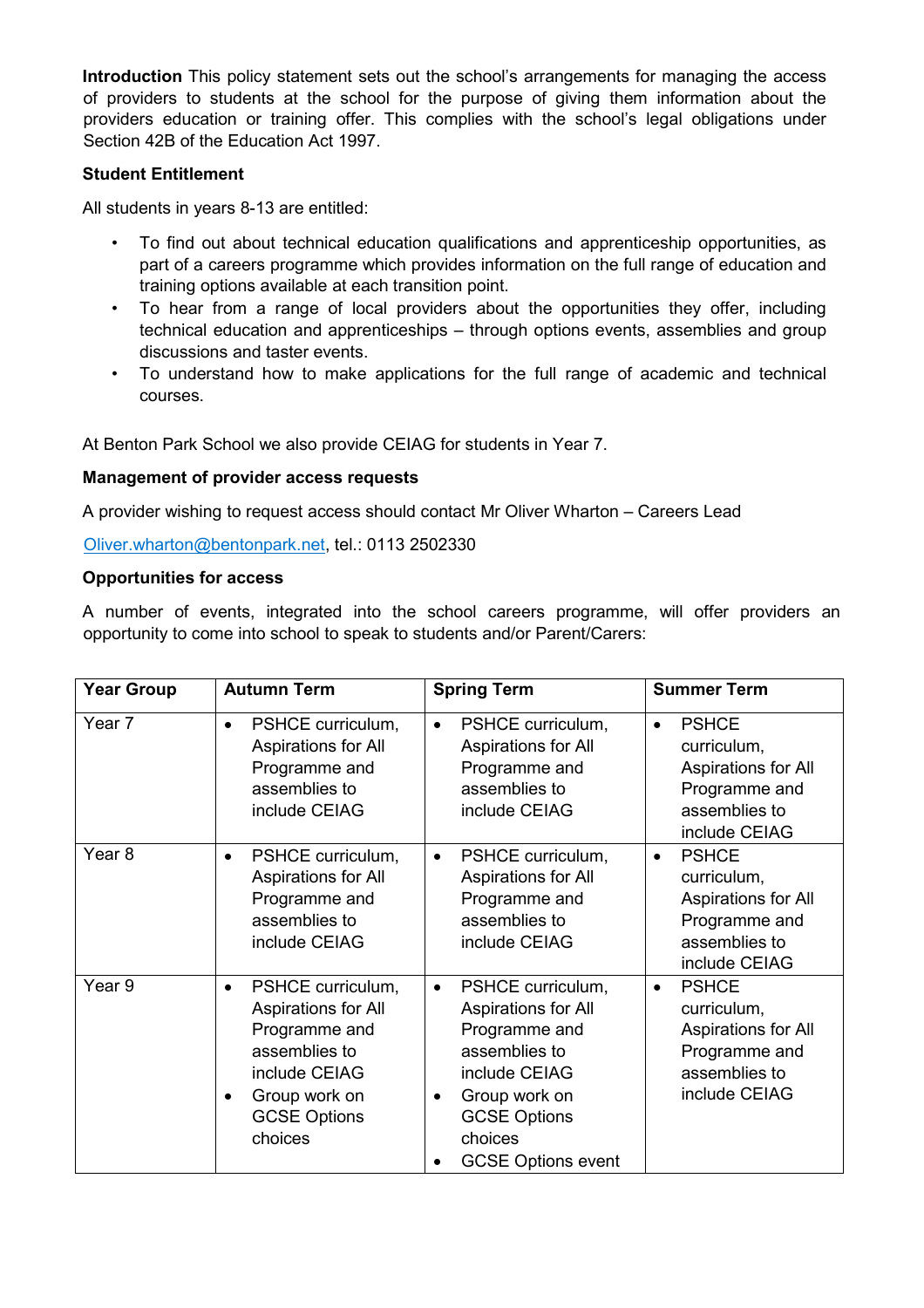| Year 10 | PSHCE curriculum,<br>$\bullet$<br>Aspirations for All<br>Programme and<br>assemblies to<br>include CEIAG                                                                                                                                 | PSHCE curriculum,<br>$\bullet$<br>Aspirations for All<br>Programme and<br>assemblies to<br>include CEIAG                                                                                                             | <b>PSHCE</b><br>$\bullet$<br>curriculum,<br>Aspirations for All<br>Programme and<br>assemblies to<br>include CEIAG                                                                                                                                                             |
|---------|------------------------------------------------------------------------------------------------------------------------------------------------------------------------------------------------------------------------------------------|----------------------------------------------------------------------------------------------------------------------------------------------------------------------------------------------------------------------|--------------------------------------------------------------------------------------------------------------------------------------------------------------------------------------------------------------------------------------------------------------------------------|
| Year 11 | PSHCE curriculum,<br>$\bullet$<br>Aspirations for All<br>Programme and<br>assemblies to<br>include CEIAG<br>Post-16 Options<br>$\bullet$                                                                                                 | PSHCE curriculum,<br>$\bullet$<br>Aspirations for All<br>Programme and<br>assemblies to<br>include CEIAG<br>Sixth Former for a<br>$\bullet$<br>Day event<br><b>College Taster Day</b><br>$\bullet$<br>event          | <b>PSHCE</b><br>$\bullet$<br>curriculum,<br>Aspirations for All<br>Programme and<br>assemblies to<br>include CEIAG                                                                                                                                                             |
| Year 12 | Post-18<br>$\bullet$<br>Assemblies<br><b>ASK</b><br>$\bullet$<br>Apprenticeship talk<br><b>Targeted lunchtime</b><br>$\bullet$<br>and after school<br>sessions<br>Open Days<br>$\bullet$<br>Aspiration for All<br>$\bullet$<br>Programme | Small group<br>$\bullet$<br>sessions: future<br>education, training<br>and employment<br>options.<br>Targeted lunchtime<br>$\bullet$<br>and after school<br>sessions<br>Aspiration for All<br>$\bullet$<br>Programme | <b>UCAS Convention</b><br>$\bullet$<br>Small group<br>sessions: future<br>education,<br>training and<br>employment<br>options.<br>Targeted<br>$\bullet$<br>lunchtime and<br>after school<br>sessions<br>Aspiration for All<br>Programme<br><b>Work Experience</b><br>$\bullet$ |
| Year 13 | Post-18<br>$\bullet$<br>Assemblies<br><b>ASK</b><br>Apprenticeship talk<br><b>Targeted lunchtime</b><br>$\bullet$<br>and after school<br>sessions<br>Open Days<br>٠<br>Aspiration for All<br>Programme                                   | Targeted lunchtime<br>$\bullet$<br>and after school<br>sessions<br>Aspiration for All<br>$\bullet$<br>Programme                                                                                                      | Targeted<br>$\bullet$<br>lunchtime and<br>after school<br>sessions<br>Aspiration for All<br>Programme                                                                                                                                                                          |

We also host a monthly lunchtime careers talk for students across the school which can be used by external providers as a route to reach our students.

Our CEIAG Advisor produces information for the school parental bulletin to keep parents informed of events and opportunities that are relevant to our school community.

Our CEIAG also meets with students from Year 9-13 throughout the year and is able to inform students about providers, events and opportunities with them as is appropriate.

Please speak with our careers lead to establish the most suitable opportunity to come in.